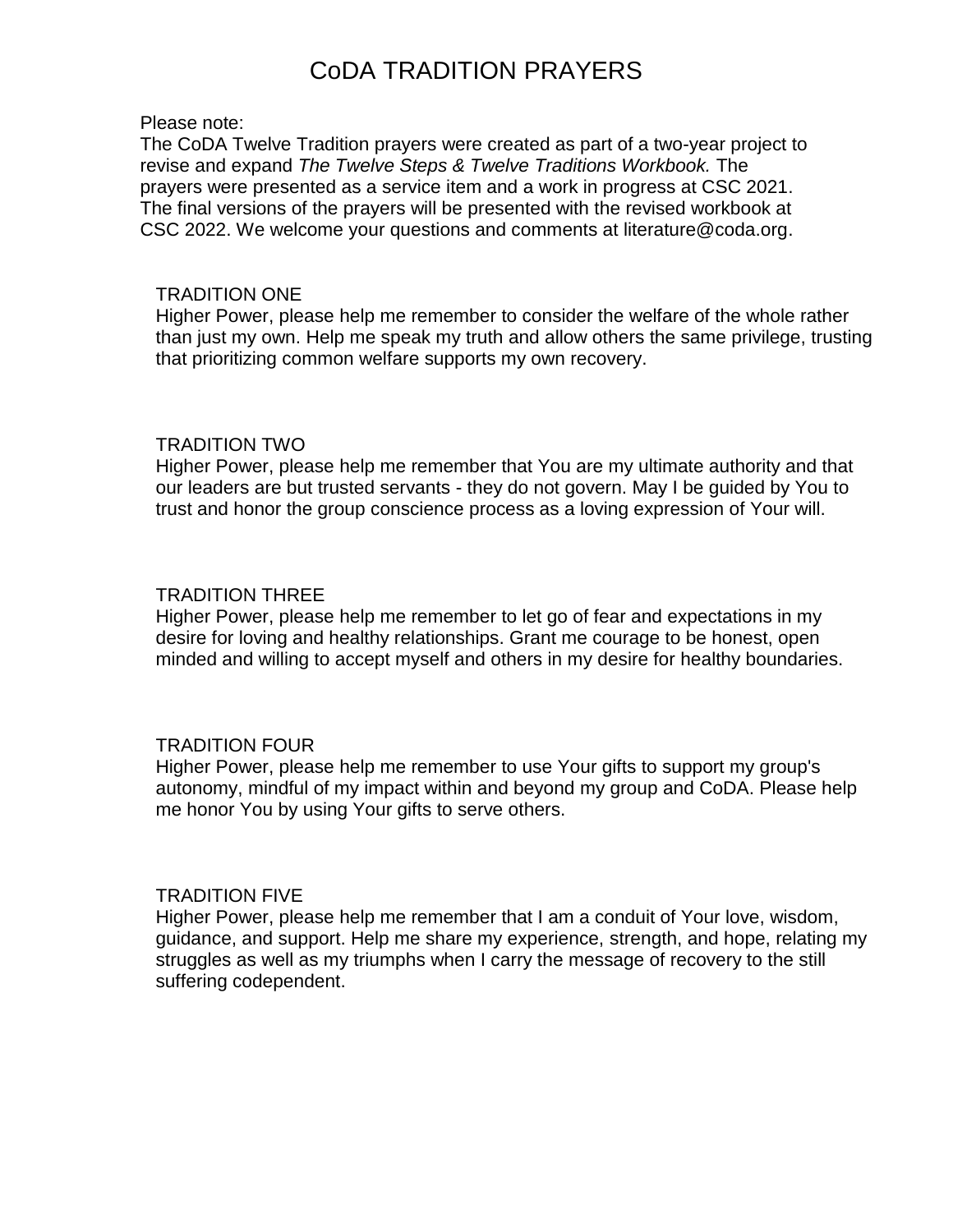## CoDA TRADITION PRAYERS

#### TRADITION SIX

Higher Power, please help me remember to keep all my relationships free from problems of money, property, and prestige. Help me focus on our primary spiritual aim and the power of the CoDA principles.

#### TRADITION SEVEN

Higher Power, please help me remember to be as financially responsible as possible and to humbly give service so others may also benefit. Thank You for all the gifts that CoDA has so freely given me. Help me take care of myself and not always rely on others.

### TRADITION EIGHT

Higher Power, please help me remember that we are each precious creations with unique and equally valuable abilities that contribute to the whole. Please inspire me to say yes to service requests that match my skills and interests.

### TRADITION NINE

Higher Power, please help me remember that CoDA ought never be organized. Help me do my part to protect group freedom, encourage service rotation to prevent individual dominance, and trust the group conscience as an expression of Your loving spiritual guidance.

### TRADITION TEN

Higher Power please help me remember to do my part to provide a safe environment and avoid being drawn into public controversy. Grant me awareness of the purpose and gifts of each relationship in my recovery.

#### TRADITION ELEVEN

Higher Power, please help me remember to remain anonymous, avoiding the risk of promoting myself as a CoDA spokesperson. Help me to share what I've learned in CoDA by example, not just words.